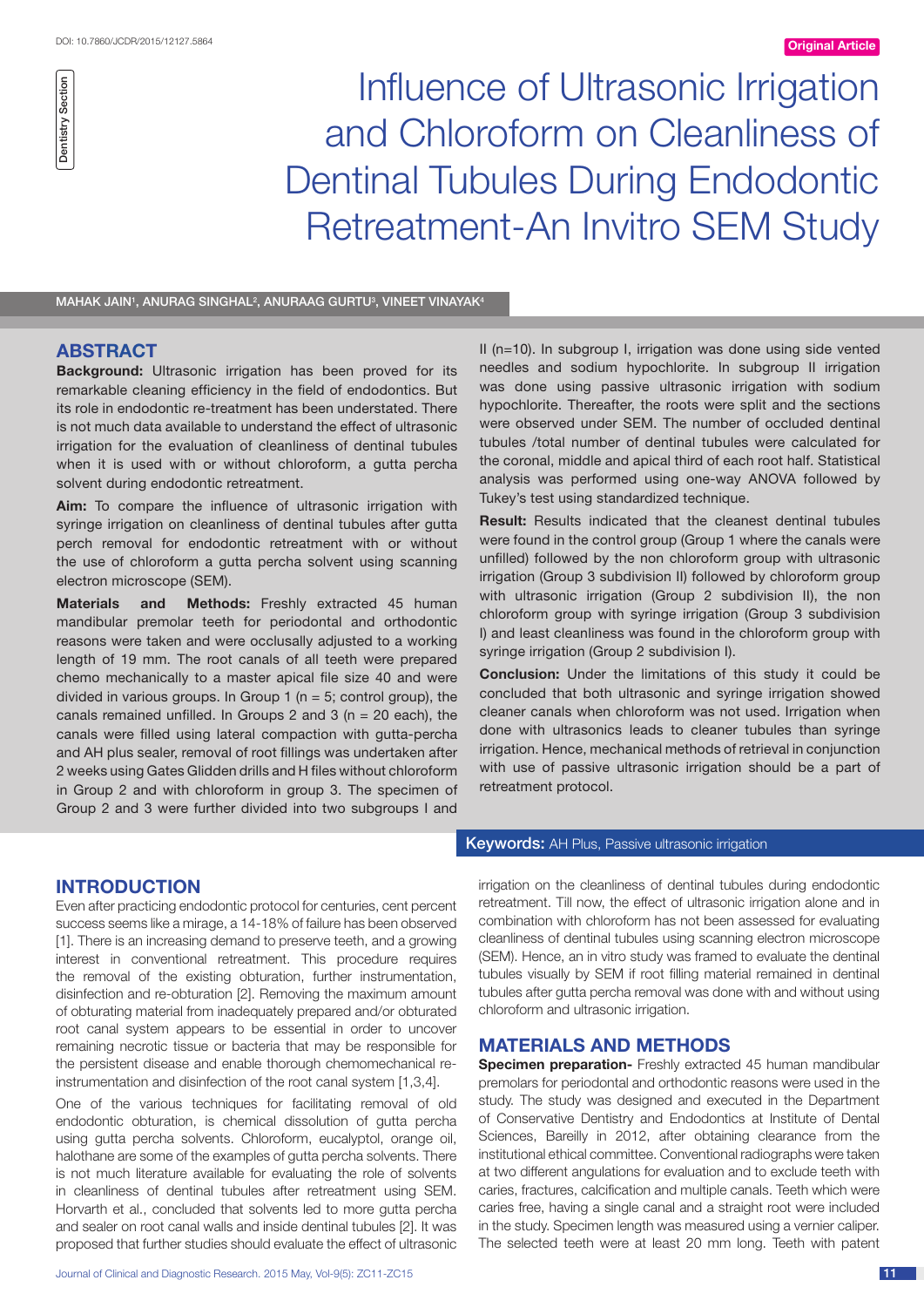canals and canal curvature angles varying between 0–10° as given by Schneider [5] were selected, after radiographic evaluation.

All teeth were stored in 10% ethyl alcohol solution. Access cavity preparations were done and the incisal edges were adjusted, so that the final working length of each tooth was 19.5 mm. The working length was confirmed by radiographs. Radiographs were taken to confirm that the distance of file from the apical foramen remained between 0.5-1mm in all the specimens.

**Canal preparation-** All the roots were instrumented using Ktype file (Dentsply, Maillefer, Ballaigues, Switzerland). The apical enlargement was done up to size 40 using K file at the working length by using the files in sequence according to increasing order of their tip diameter size (size 15-40 K file). Frequent recapitulation was done by using number 15 K file. A step back technique was followed for cleaning and shaping of the canal. K files of sizes 45,50,55 were used in progressing order at file lengths 1 mm short of the preceeding file. (i.e. at 18.5mm,17.5mm and 16.5mm for K file 45,50 and 55 respectively). K file size 40 was used for recapitulation to prevent iatrogenic ledge formation. Using side vented needles (canal clean), 3% sodium hypochlorite was delivered in the root canals each time before using instrument of larger diameter. Finally, the root canals were rinsed for 1 minute using EDTA, followed by 3% NaOCl (10 ml) for final rinse. A 28-gauge side vented irrigation needle, inserted 1–2 mm short of the working length was used for irrigation. All root canals were dried with paper points.

**Obturation-** All samples were randomly divided into three groups. Group 1: (Control Group,  $n = 5$ ) The roots remained unobturated and it served as a baseline parameter for comparison. The root canal of each tooth in experimental Groups 2 and 3 were obturated using lateral compaction. The roots were radiographed in buccolingual and mesio-distal directions in order to confirm the adequacy of the obturation. The access cavities were filled temporarily by Cavit (3M ESPE). All teeth were stored in a humid or for two weeks in 100% humidity to allow complete setting of the sealer.

**Retreatment technique-** In Groups 2 and 3, from the coronal 5 mm of the root canal of each specimen the obturating material was removed using Gates Glidden drills of sizes 2, 3 and 4 in sequential increasing order of their size. In the middle and apical part of the canal, Hedstrom files sizes 15-40 (Dentsply, Maillefer, Ballaigues, Switzerland) were used in order to remove gutta-percha and sealer from the canal. In Group 2, chloroform (Rankem, Ranbaxy), a gutta percha solvent was used along with H files to ease the removal of gutta percha. In Group 3 also gutta-percha removal was done by using H files without using chloroform.

In Group-2 chloroform was deposited for 15 sec into the reservoir created by Gates Glidden drill. The gutta-percha was removed with Hedstrom files sizes 40–15 (in descending order) to the working length using a push and pull action. Once the working length had been reached with a size 15 file, sizes 20, 25, 30, 35, 40 were instrumented to the working length. When no gutta-percha could be seen on the flutes of the file, radiographic confirmation was done and the gutta-percha removal was ceased. After gutta-percha removal, specimens from both the groups were divided in two sub groups. In subgroup I (n=10), the canals were irrigated with 3% NaOCl (10ml) for one minute using side vented needles 1-2mm short of working length. In subgroup II (n=10), canals were subjected to passive ultra sonic irrigation by ultrasonic file along with 3% sodium hypochlorite for one minute. Finally, all canals were dried with paper points (Dentsply, Maillefer, Ballaigues, Switzerland).

**Evaluation-**The teeth were grooved with a diamond saw and split longitudinally using chisel and mallet. For the SEM analysis, the specimens were dehydrated with ascending concentrations of ethyl alcohol (30-100%) and then sputtered with gold. The root halves were examined using a SEM at 10-15 kV and at a standard magnification of 2000 X. Each root half was evaluated by an observer who was blinded to which technique was used for the removal of the gutta-percha. Evaluation was done for three different locations i.e. coronal, middle and apical third. For statistical analysis, the total number of dentinal tubules and the number of dentinal tubules

| ror coronal umu                                                                                                                                                                                                                                                                |    |               |                        |           |
|--------------------------------------------------------------------------------------------------------------------------------------------------------------------------------------------------------------------------------------------------------------------------------|----|---------------|------------------------|-----------|
| Group                                                                                                                                                                                                                                                                          | n  | <b>RANGE</b>  | $MEAN \pm SD$          | <b>SE</b> |
| Group 1 control group: unfilled                                                                                                                                                                                                                                                | 5  | 0.0091-0.0167 | $0.012199 \pm 0.00299$ | 0.0013385 |
| Group 2 subdivision I: CCI <sub>2</sub> +syringe                                                                                                                                                                                                                               | 10 | 0.1476-0.1980 | $0.174593 \pm 0.01630$ | 0.0051557 |
| Group 2 subdivison II: CCI <sub>2</sub> +US                                                                                                                                                                                                                                    | 10 | 0.0889-0.1238 | $0.113396 \pm 0.01110$ | 0.0035108 |
| Group 3 subdivision I: without CCI <sub>2</sub> +syringe                                                                                                                                                                                                                       | 10 | 0.1220-0.1324 | $0.126650 \pm 0.00357$ | 0.0011313 |
| Group 3 subdvision II : without CCI <sub>3</sub> + US                                                                                                                                                                                                                          | 10 | 0.0837-0.1136 | $0.091089 \pm 0.00911$ | 0.0028812 |
| For middle third                                                                                                                                                                                                                                                               |    |               |                        |           |
| Group 1 control group: unfilled                                                                                                                                                                                                                                                | 5  | 0.0000-0.0145 | $0.006879 \pm 0.00654$ | 0.0029282 |
| Group 2 subdivision I: CCI <sub>2</sub> +syringe                                                                                                                                                                                                                               | 10 | 0.1524-0.1850 | $0.172511 \pm 0.01049$ | 0.0033196 |
| Group 2 subdivison II: CCI <sub>2</sub> +US                                                                                                                                                                                                                                    | 10 | 0.1095-0.1378 | $0.118208 \pm 0.00791$ | 0.0025044 |
| Group 3 subdivision I: without CCI <sub>2</sub> +syringe                                                                                                                                                                                                                       | 10 | 0.1280-0.1422 | $0.137183 \pm 0.00501$ | 0.0015856 |
| Group 3 subdvision II : without CCI <sub>3</sub> + US                                                                                                                                                                                                                          | 10 | 0.0837-0.0977 | $0.090822 \pm 0.00446$ | 0.0014114 |
| For apical third                                                                                                                                                                                                                                                               |    |               |                        |           |
| Group 1 control group: unfilled                                                                                                                                                                                                                                                | 5  | 0.0098-0.0222 | $0.015011 \pm 0.00506$ | 0.0022647 |
| Group 2 subdivision I: CCI <sub>2</sub> +syringe                                                                                                                                                                                                                               | 10 | 0.1535-0.1832 | $0.168829 \pm 0.01053$ | 0.0033304 |
| Group 2 subdivison II: CCI <sub>3</sub> +US                                                                                                                                                                                                                                    | 10 | 0.1116-0.1698 | $0.130161 \pm 0.01553$ | 0.0049129 |
| Group 3 subdivision I: without CCI <sub>3</sub> +syringe                                                                                                                                                                                                                       | 10 | 0.0952-0.1476 | $0.134551 \pm 0.01499$ | 0.0047431 |
| Group 3 subdvision II : without CCI <sub>2</sub> + US                                                                                                                                                                                                                          | 10 | 0.0744-0.0896 | $0.083622 \pm 0.05821$ | 0.0018409 |
| For all third                                                                                                                                                                                                                                                                  |    |               |                        |           |
| Group 1 control group: unfilled                                                                                                                                                                                                                                                | 15 | 0.0063-0.0149 | $0.011363 \pm 0.00389$ | 0.0017422 |
| Group 2 subdivision I: CCI syringe                                                                                                                                                                                                                                             | 30 | 0.1512-0.1812 | $0.171987 \pm 0.00942$ | 0.0029801 |
| Group 2 subdivison II: CCI <sub>2</sub> +US                                                                                                                                                                                                                                    | 30 | 0.1135-0.1314 | $0.120588 \pm 0.00580$ | 0.0018347 |
| Group 3 subdivision I: without CCI <sub>2</sub> +syringe                                                                                                                                                                                                                       | 30 | 0.1181-0.1386 | $0.132795 \pm 0.00589$ | 0.0018648 |
| Group 3 subdvision II : without CCI <sub>2</sub> + US                                                                                                                                                                                                                          | 30 | 0.0849-0.0955 | $0.088511 \pm 0.00364$ | 0.0011519 |
| [Table/Fig-1]: Scanning Electron Microscope (SEM) analysis of specimen<br>Estimated mean, standard deviation (SD), standard error (SE), of the ratio evaluated in SEM (number of occluded dentinal tubules/total dentinal tubules) analysis and number of evaluated images (N) |    |               |                        |           |

chloroform US=ultrason

For coronal third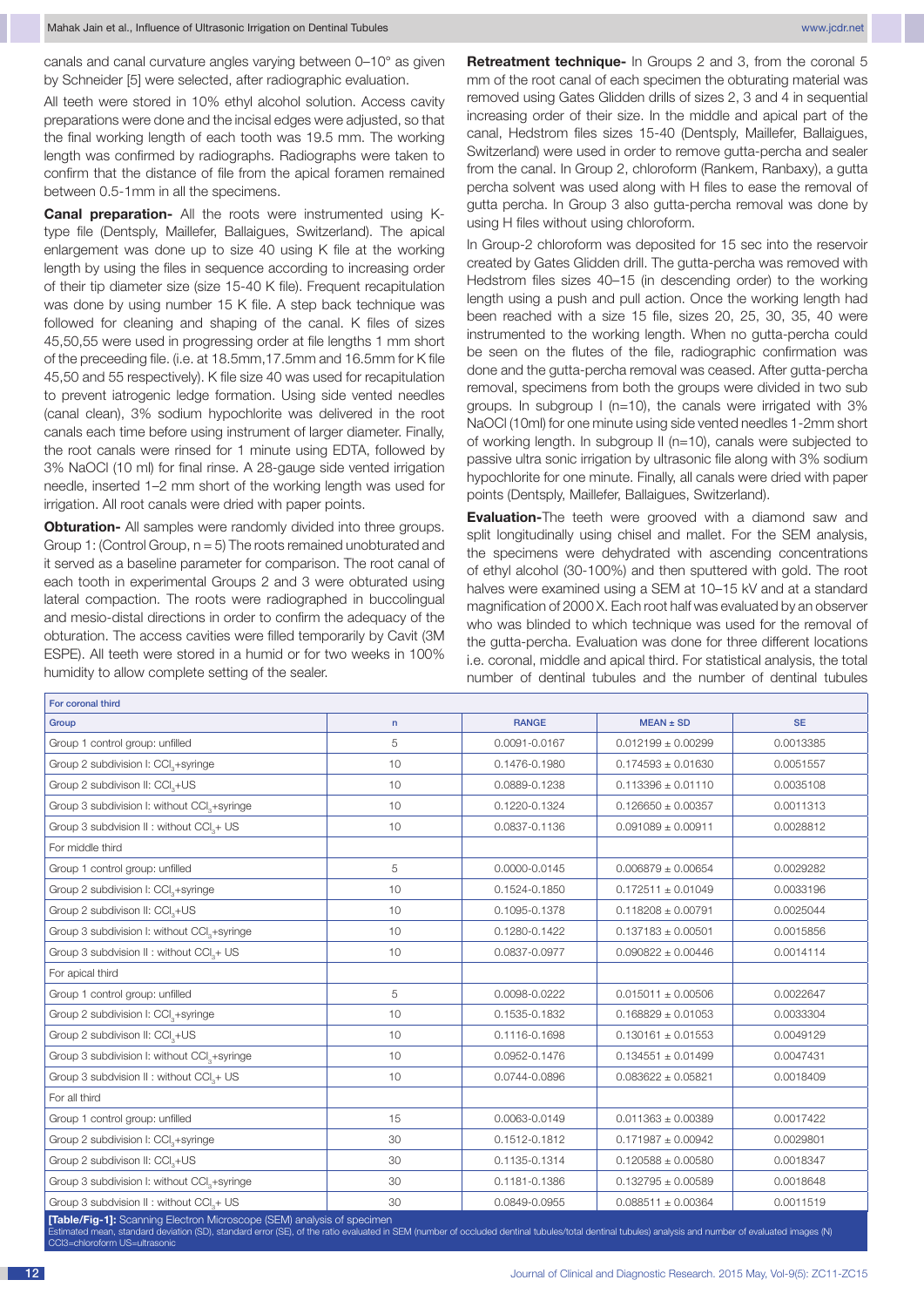either completely or partially occluded with obturating material were recorded.

# **STATISTICAL ANALYSIS**

A one-way ANOVA test was performed to calculate the mean value and standard error in each group for each third of canal for occluded tubules over total tubules. Normality of error terms can be assumed. In the analysis, all observations were included distinguishing between the coronal, middle and apical third. The group effect was calculated and the p-values for the pair wise comparisons were adjusted using Tukey's test. Significance was established at 1% (p< 0.01).

### **RESULTS**

After combining the mean values of occluded tubules/total number of dentinal tubules of all thirds of the canal, the cleanest dentinal tubules was found in following order: Group 1> Group 3 subdivision II> Group 2 subdivision II> Group 3 subdivision I> Group 2 subdivsion I [Table/Fig-1,2]. [Table/Fig-3a-e] shows representative SEM images from all groups.



# **DISCUSSION**

The most important factor associated with endodontic failure is the persistence of microbial infection in the root canal system and/or the periradicular area. Bacteria located in areas such as isthmuses, ramifications, delta's, irregularities and dentinal tubules may be seldom not affected by endodontic disinfection procedures [6]. In such anatomical regions, bacteria entombed by the root filling usually die or are prevented from gaining access to the periradicular tissues. If the root canal filling fails to provide a complete seal, seepage of tissue fluids can provide substrate for bacterial growth. In such cases the endodontic treatment often fails and requires retreatment. To prevent failure, it is necessary that disinfectant and delivery system is chosen wisely to ensure its availability and wettability in the uninstrumented areas. To improve the wettability of irrigant, various agitation techniques have been developed, like manual brushes, rotary brushes, ultrasonic and sonic devices and pressure alternating devices [7]. However, using hand held syringe needle (both open ended and side vented) irrigation may show more cases of unsuccessful root canal treatment due to weak mechanical flushing of debris [4].

According to a survey by Ravanshad S. despite of introduction of various newer techniques the most commonly used protocol by majority of dentists in endodontic therapy is use of hand files for instrumentation, use of sodium hypochlorite as chief irrigant, use of syringe for delivery of irrigant and use of cold lateral condensation technique for obturation [8]. Dunter reported that passive ultrasonic irrigation is used as second most commonly used irrigation system after syringe irrigation in USA as per a survey done in the year 2011 [9]. Due to the above reasons, the study incorporated cold lateral condensation as an obturation technique and compared passive ultrasonic irrigation against syringe irrigation for their efficacy in retreatment.

Previous data suggests that further studies should be conducted to evaluate the effect of ultrasonic irrigation on the cleanliness of **[Table/Fig-2]:** Depicting ratio of occluded/total number of dentinal tubules of all specimens | dentinal tubules during endodontic retreatment [2]. Therefore,



**[Table/Fig-3a]:** SEM image of Group 1(control group) **[Table/Fig-3b]:** SEM image of group 2 subdiv I: CCl3 + syringe **[Table/Fig-3c]:** SEM image of Group 2 subdiv II: CCl3 + US **[Table/Fig-3d]:** SEM image of group 3 subdiv I: without CCl3 + syringe **[Table/Fig-3e]:** SEM image of Group 3 subdiv II: without CCl3 + US kentative SEM images at magnification 2.00 KX for each group (1: control group, 2 subdiv I: CCl3 + syringe , 2 subdivII : CCl3 + US ,3 sub divI :without CCl3 + Syringe, 3 subdiv II : without CCl3 + US)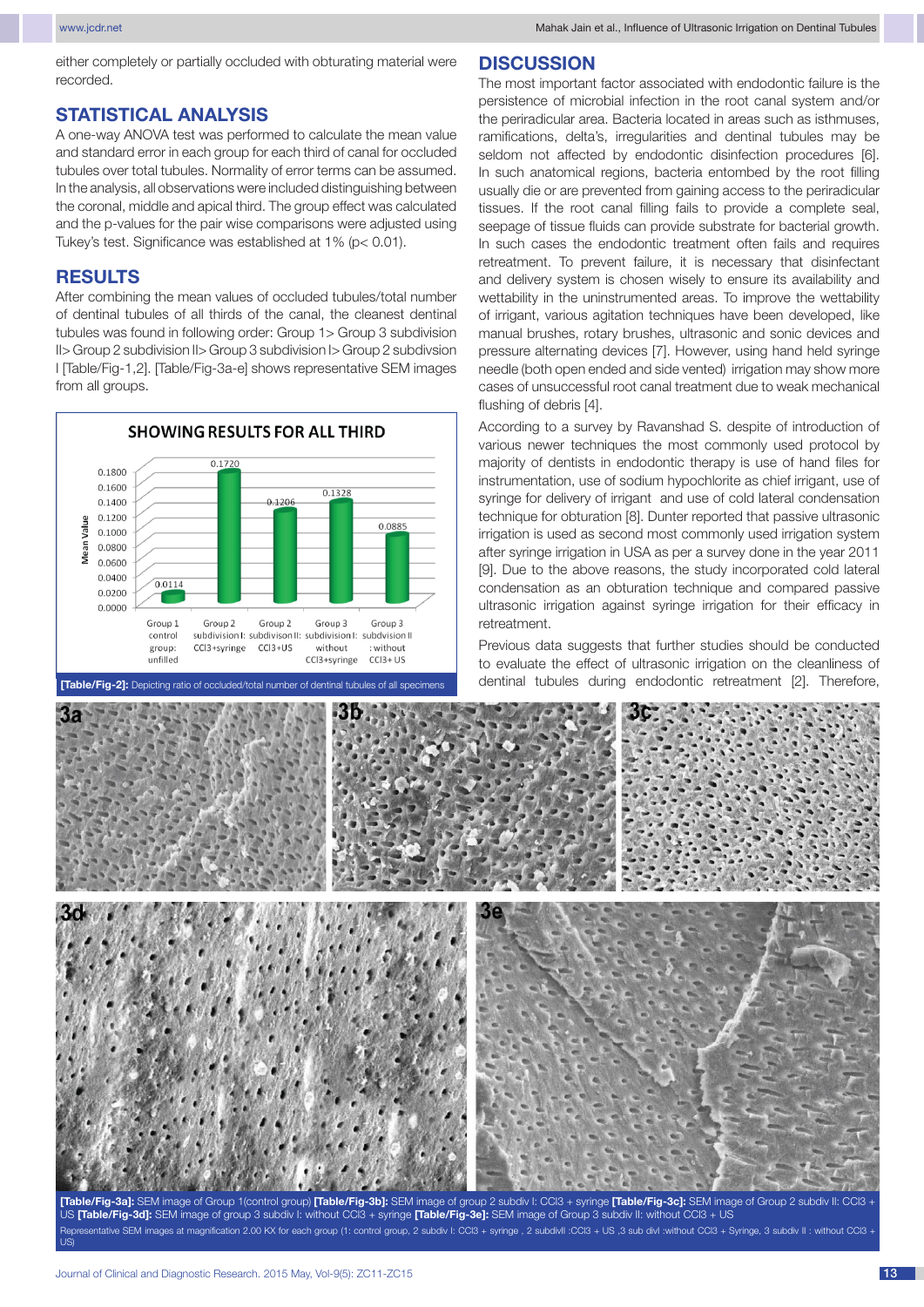prior to this study, another study was planned which compared ultrasonic irrigation and syringe irrigation for the area covered by root filling material in the apical third of canal wall after retreatment. The evaluation was done pictographically for the apical third of canal wall and result indicated significantly cleaner canal when ultrasonic irrigation was used [10]. Since pictographic evaluation was limited to evaluating clean canal surface area, further research was needed for deeper insight on cleanliness of number of dentinal tubules. Hence, this study used SEM for evaluating the influence of passive ultrasonic irrigation in cleanliness of dentinal tubules for all thirds of canal wall. This study also studied influence of chloroform, a guttapercha solvent on cleanliness of dentinal tubules as chloroform plays an integral part in retreatment cases.

Cameron postulated that there is a synergistic effect between sodium hypochlorite (NaOCl) and US (ultrasonic irrigation) [1] and it being the most commonly used irrigant, it was used in the present study. Narrow canals may compromise the effectiveness of ultrasonic irrigation because when sonic or ultrasonic files are used in small, curved canals, they may bind, thus restricting their vibratory motion and cleaning efficacy [11,12]. Therefore during the specimen preparation, the specimen were adequately prepared to an apical size 40 K file and root canal were flared using K files from sizes 45- 55 using step back technique. This allowed needle/cannula used for delivery or irrigant to remain loose inside the canal during irrigation and also allows the irrigant to reflux and facilitate more debris to be displaced coronally, while avoiding the inadvertent expression of the irrigant into periapical tissues [6]. Previous studies compared H files against various rotary files systems for removal of root canal filling material and it was found that no single system lead to significantly cleaner canal, H files were considered to be chosen for this study to minimize the chances of instrument breakage as seen with rotary instruments during gutta percha retrieval [13,14].

Chloroform was used as gutta percha solvent as it is the most popular solvent because of its organic nature which solubilizes gutta-percha more rapidly than eucalyptol oil [15]. It is less expensive, is easy to obtain, and has a more pleasant odour [16]. Amount of chloroform normally used in endodontics is insignificant and poses no health hazard [17].

The concept of using ultrasonics in endodontics was first introduced by Richman [18]. The term endosonics was coined by Martin and Cunningham and was defined as the ultrasonic and synergistic system of root canal instrumentation and disinfection [19,20]. It has been demonstrated that an irrigant in conjunction with ultrasonic vibration, which generates a continuous movement of the irrigant, is directly associated with the effectiveness of the cleaning of the root canal space [21,22]. Acoustic streaming, as described by Ahmad et al., has been shown to produce sufficient shear forces to dislodge debris in instrumented canals [23]. The flushing action of irrigants may be enhanced by using US. This seems to improve the efficacy of irrigation solutions in removing organic and inorganic debris from root canal walls [24]. A possible explanation for the improved action is that a much higher velocity and volume of irrigant flow is created in the canal during ultrasonic irrigation. US create both cavitation and acoustic streaming [25]. Acoustic streaming is the rapid movement of fluid in a circular or vortex-like motion around a vibrating file. Cavitation in the fluid mechanical context can be described as the impulsive formation of cavities in a liquid through tensile forces induced by high-speed flows or flow gradients. These bubbles expand and then rapidly collapse producing a focus of energy [26].

The above properties of ultrasonic irrigation might be the reason of cleaner dentinal tubules in the specimen which were subjected to ultrasonic irrigation as compared to those subjected to syringe irrigation. A recent study which evaluated efficacy of xylene and passive ultrasonic irrigation on remaining root filling material during retreatment also established enhanced removal of filling materials when ultrasonic irrigation was used [27].

In the present study, the roots were split and evaluated under scanning electron microscope (SEM) under a constant magnification of 2000 X. The number of filled dentinal tubules was evaluated for the coronal, middle and apical third of each root half. The calculations were tabulated and mean values were compared using one-way ANOVA test. Control group in which canals remained unfilled served as baseline parameter for comparison.

It was deduced that group in which chloroform was not used lead to cleaner dentinal tubules irrespective of irrigation type, meaning thereby subdivision II>I in both Group 3 (.08 Vs .13) and Group 2 (.13 Vs .16). It seems that more remnants were found in irregularities of the rootcanal wall and in dentinal tubules with increasing dissolution of the root filling material. This might be explained by the fact that softened root obturating material may easily be compacted into these irregularities and into dentinal tubules from where they can no longer be removed. However use of ultrasonic irrigation lead to significantly cleaner dentinal tubules than syringe irrigation in both the groups. Group 2 (.13 Vs .16) and Group 3 (.08 Vs .13) i.e. sub division II>I. This can be attributed to its property of acoustic streaming and cavitation. Also on comparing cleanliness in ultrasonic group in all the thirds the apical third showed cleanest tubules based on the fact that acoustic micro streaming depends inversely on the surface area of the file touching the root canal wall. Ultrasonic irrigation showed better results than syringe Group 2 and 3 (sub division II>I) due to weak mechanical flushing action of syringe and inability to reach up to working length in the canal [4].

Limitations of syringe irrigation can be attributed to weak mechanical flushing, inaccessibility in irregularities of root canal walls, inability of irrigant delivery beyond 1mm from tip of needle. In contrast to syringe irrigation, phenomenon of acoustic streaming and cavitation is seen in passive ultrasonic irrigation [6]. It could be inferred from the results that ultrasonic irrigation if followed by removal of filling material leads to significantly cleaner canals and use of chloroform leads to compaction of softened gutta percha into dentinal tubules therefore to achieve clean dentinal tubules chloroform should not be used in removal of gutta percha. Hence in retreatment cases use of ultrasonic irrigation is advantageous and chloroform should be best avoided in removal of gutta percha.

#### **CONCLUSION**

Under the limitations of this study it could be concluded that both ultrasonic and syringe irrigation showed cleaner canals when chloroform was not used. Hence, chloroform should be utilized only when mechanical methods fail to achieve retrieval of gutta percha in retreatment cases. Irrigation when done with ultrasonics leads to cleaner tubules than syringe irrigation. Hence, mechanical methods of retrieval in conjunction with use of passive ultrasonic irrigation should be a part of retreatment protocol.

#### **References**

- [1] Torabinejad M, Corr R, Handysides R, Shabahang S. Outcomes of nonsurgical retreatment and endodontic surgery: A systematic review. *J Endod*. 2007; 35:930-37.
- [2] Horvath SD, Altenburger MJ, Naumann M, Wolkewitz M, Schirrmeister JF. Cleanliness of dentinal tubules following gutta-percha removal with and without solvents: a scanning electron microscopic study. *Int Endod J*. 2009;42:1032–8.5
- [3] Friedman S, Stabhloz A, Tamse A. Endodontic retreatment case selection and techniques. *J Endod*. 1990;11:543-49.
- [4] Gorni FG, Gagliani MM. The Outcome of Endodontic Retreatment: A 2-yr followup. *J Endod*. 2004;30:1-4.
- [5] Schneider SW. A comparison of canal preparations in straight and curved root canals. *Oral Surg Oral Med Oral Pathol*. 1971;32:271–75.
- [6] JF Siqueira. Aetiology of root canal treatment failure: why well-treated teeth can fail. *Int Endod J*. 2001;34:1-10.
- [7] Gu LS, Kim JR, Ling J, Choi KK, Pashle DH. Review of contemporary irrigant agitation techniques and devices. *J Endod*. 2009;35:791-804.
- [8] Ravanshad S, Sahraei S, Khayat A. Survey of endodontic practice amongst Iranian dentists participating restorative dentistry congress in Shiraz, 2007. *Iran Endod J.* 2008;2:135-42.
- [9] Dutner J, Mines P, Anderson A. Irrigation Trends among American Association of Endodontists Members: A Web-based Survey. *J Endod.* 2012;38:37-40.